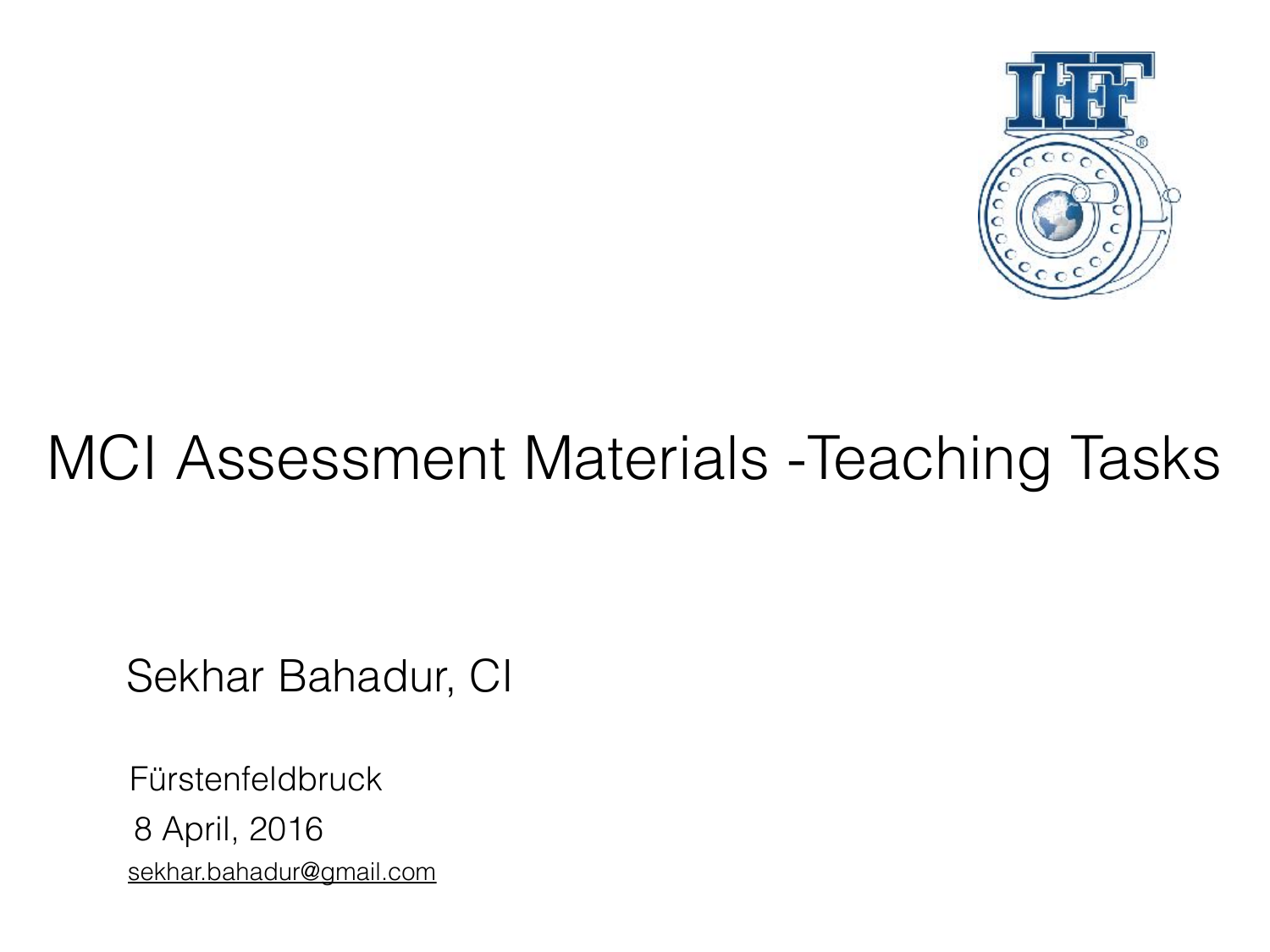#### **RISK ASSESSMENT**

| <b>VENUE ADDRESS</b><br>Veranstaltungsforum (Event Forum) Fürstenfeldbruck, Fürstenfeld 12, 82256 Fürstenfeldbruck, Germany |                         |                              |                                    |  |
|-----------------------------------------------------------------------------------------------------------------------------|-------------------------|------------------------------|------------------------------------|--|
| <b>Lake/pond Possible</b>                                                                                                   | tel: +49 8141 6665-140  | <b>River Unlikely</b>        | <b>Canal Possible</b>              |  |
| Park/Grass Yes                                                                                                              |                         |                              |                                    |  |
|                                                                                                                             |                         |                              |                                    |  |
| <b>HAZARDS</b>                                                                                                              | RISK (H/L/M/-)          |                              | RISK (H/L/M/-)                     |  |
| <b>Overhead Cables</b>                                                                                                      | - but re-verify on site | <b>Bridges</b>               |                                    |  |
| <b>Tidal</b>                                                                                                                | $\blacksquare$          | Livestock/Wildlife           |                                    |  |
| <b>Vehicle Traffic</b>                                                                                                      |                         | Wading                       | L casting pool H Amper canal       |  |
| <b>Casting Platforms</b>                                                                                                    |                         | <b>Gates/Stiles</b>          |                                    |  |
| <b>Boats</b>                                                                                                                |                         | <b>Wet/Muddy</b>             |                                    |  |
| <b>Undercut</b>                                                                                                             |                         | Steep/High                   | <b>M Amper and L casting pools</b> |  |
| <b>Undergrowth</b>                                                                                                          |                         | <b>Currents/Flooding</b>     | <b>M Amper canal</b>               |  |
| Weather                                                                                                                     |                         | <b>Hooks/Sharps</b>          |                                    |  |
| <b>Fire</b>                                                                                                                 |                         | <b>Disease and infection</b> |                                    |  |
| <b>Rods</b>                                                                                                                 |                         |                              |                                    |  |
| <b>Fly lines</b>                                                                                                            | м                       |                              |                                    |  |
| <b>Equipment on ground.</b>                                                                                                 | M                       |                              |                                    |  |
| <b>Existing medical conditions</b>                                                                                          | - but verify            |                              |                                    |  |
|                                                                                                                             |                         |                              |                                    |  |
| <b>PERSONS AT RISK</b>                                                                                                      |                         |                              |                                    |  |
| <b>Instructors</b>                                                                                                          | Y                       | <b>Venue Employees</b>       | Y                                  |  |
| <b>Students/Attendees</b>                                                                                                   | Y                       | <b>General Public</b>        | Y                                  |  |

**Some of the principal risks and control measures include** 

- injury by fly lines to the participants in the assessment, casters practicing and to members of the public, who can enter the assessment either through the restricted gates on the west side of the building or the public road and walkway to the south of the assessment area. Participants to be watchful and communicate clearly. If part of the assessment takes place in the courtyard area this risk will increase, mitigated **somewhat by the likelihood that overhead casts will not be performed in this area** 

- **If the casting pool are used slip and trip risk will increase and participants will be warned to be watchful**
- **If the Amper canal is used slip and drowning risk will increase and a throw rope will be on hand. Wading not to be done.**
- **The small stream to the west of the assessment area is unlikely to be part of the assessment but if approached normal precautions to be taken**
- **Trip risk from assessment and teaching equipment while distracted. Equipment to be placed together and marked with bright cones.**
- **If part of the assessment takes place indoors fire alarms, exits and assembly points will be noted and advised**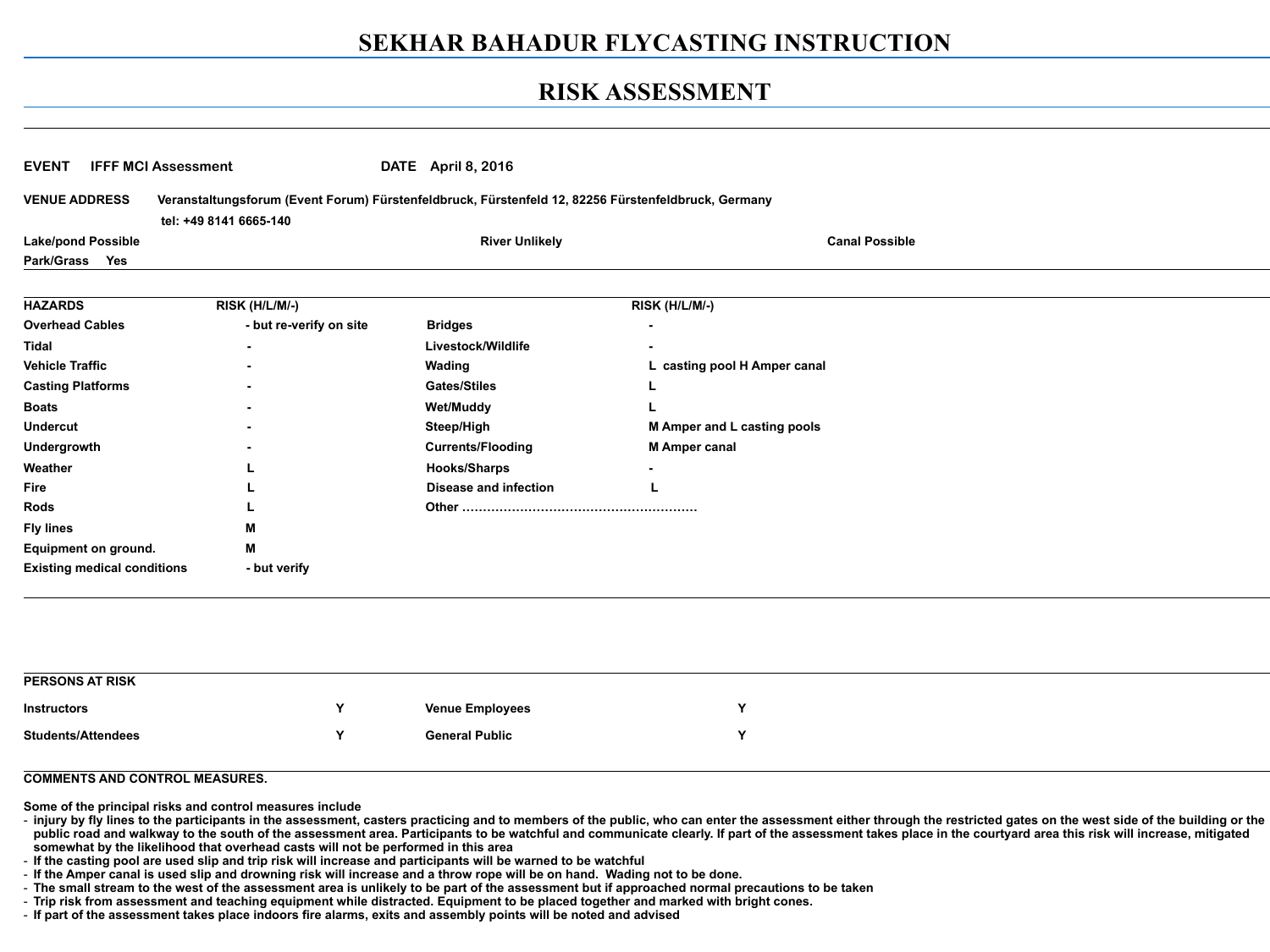**All significant risks are to be communicated to participants in the event at a safety briefing prior to commencement.** 

Participants will be encouraged to wear clothing suitable for the weather. Layered waterproof clothing for cold and wet and to keep well hydrated and apply sunscreen in high heat and high UV conditions.

**Eye protection is to be worn at all times and participants will be encouraged to wear a hat or cap.** 

**Proper assembly of equipment will be demonstrated and risks arising from its use explained prior to the session** 

Where reasonably practicable, casting instruction will be undertaken with fluff or a hookless competition fly away from bankside hazards in an area suitably laid out for the purpose.

**In areas of public access, casting areas will be sited away from paths and entrances where there are clear sightlines for both instructors, students and members of the general public.** 

**Overhead cables will be indicated to all participants during the safety briefing and warning signs erected where necessary.** 

If instruction is to be undertaken on the water, the risks of slips trips and falls on banks and casting platforms will be pointed out and the risks of over reaching for the recovery of snagged flies or netting fish will **be properly explained.** 

Where wading is necessary for instruction purposes, the area will be inspected for depth, currents and underwater hazards prior to entry into the water and a suitable exit point established in the event of a slip. *i* **participants will be briefed on good wading practice.** 

**Boat safety will be clearly explained when necessary and all participants will be required to wear appropriate floatation devices.** 

**Risks arising from farm stock or wildlife, insect stings and irritant vegetation will be outlined at the safety briefing.** 

**Participants will be briefed on means of minimizing water borne infections by covering cuts, washing hands before eating and not to put fishing tackle in your mouth.** 

**First Aid Kit is located at: Sekhar's bag In the event of serious emergency the emergency services will be contacted.**

**Ambulance/Police/Fire 112** 

**Nearest hospital** 

**Klinikum Fürstenfeldbruck Dachauer Str. 33 82256 Fürstenfeldbruck Tel.: +49 8141 - 99 0 info@klinikum-ffb.de** 

SEKHAR BAHADUR Date April 1, 2016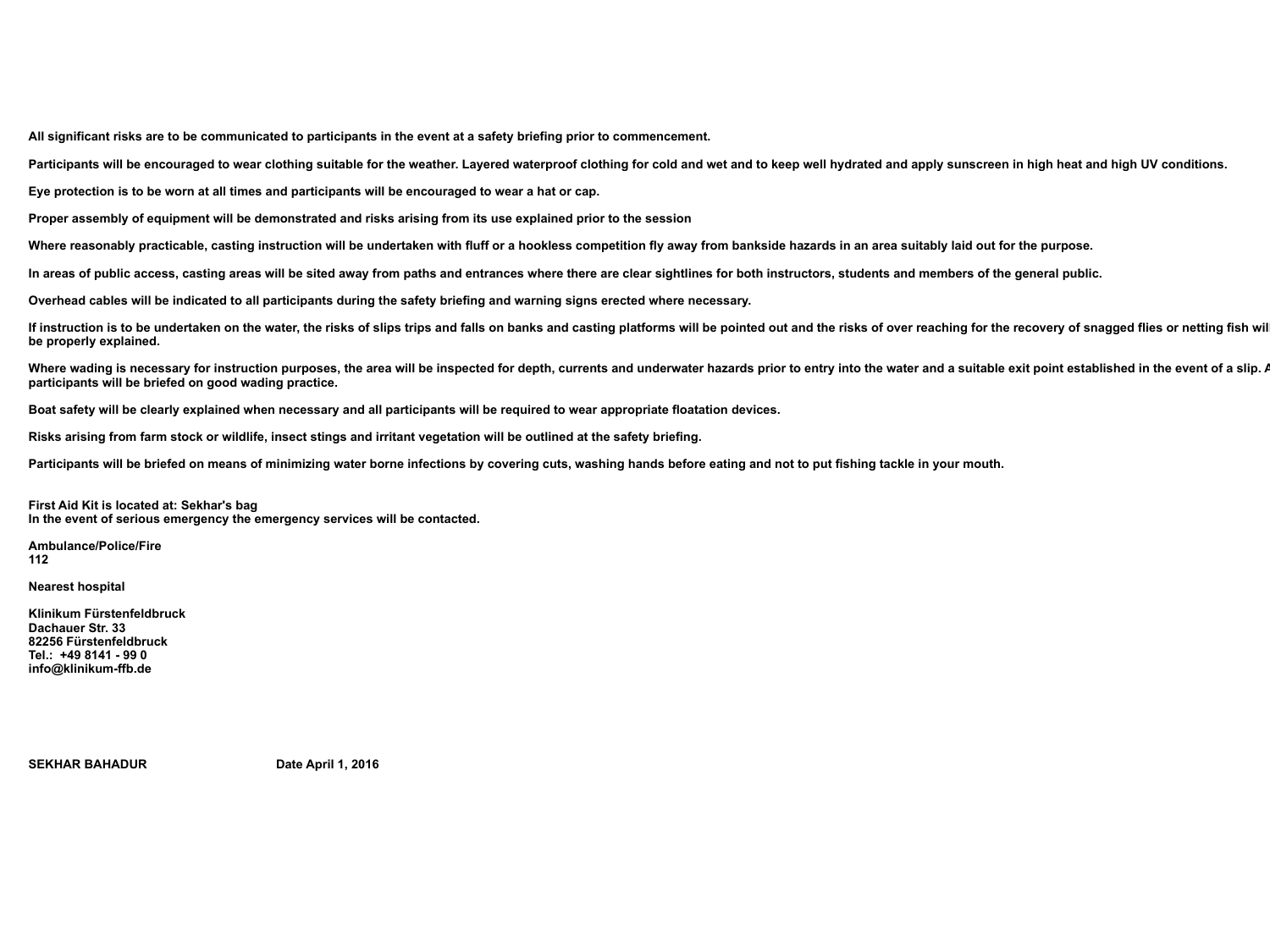### **Task 6 -- Roll Cast**

#### **Uses**

- 1. Clear slack
- 2. Obstruction behind
- 3. Raise sinking line or heavy fly
- 4. Strong tailwind
- 5. Recast quickly
- 6. Strike from or close to backcast position
- 7. Free fly from behind obstructions like rock or wood
- 8. Modest COD left (to right for advanced casters only)
- 9. Pickups
- i) Less water disturbance
- ii) Dry the fly
- iii) Popper airborne through back door
- iv) Change direction in air
- 10. Delivering Switch and all Spey casts

#### **Limitations**

- 1. Power, efficiency and distance
- 2. Changing direction

#### **Faults and Indicative Fixes**

- 1. Powered backcast keep fly in water
- 2. Not enough D loop D loop is train locomotive so maximise, make line between rod tip and loop apex as long as possible
- 3. Trunking, hooking
- 4. Aiming right or too far left
- 5. Rotating early keep SLP, chop with hatchet, less wrist, \\\\\ / , rotate when run out of arm
- 6. Not stopping high block with line hand (making sure hookkeeper out of way), flick water off paintbrush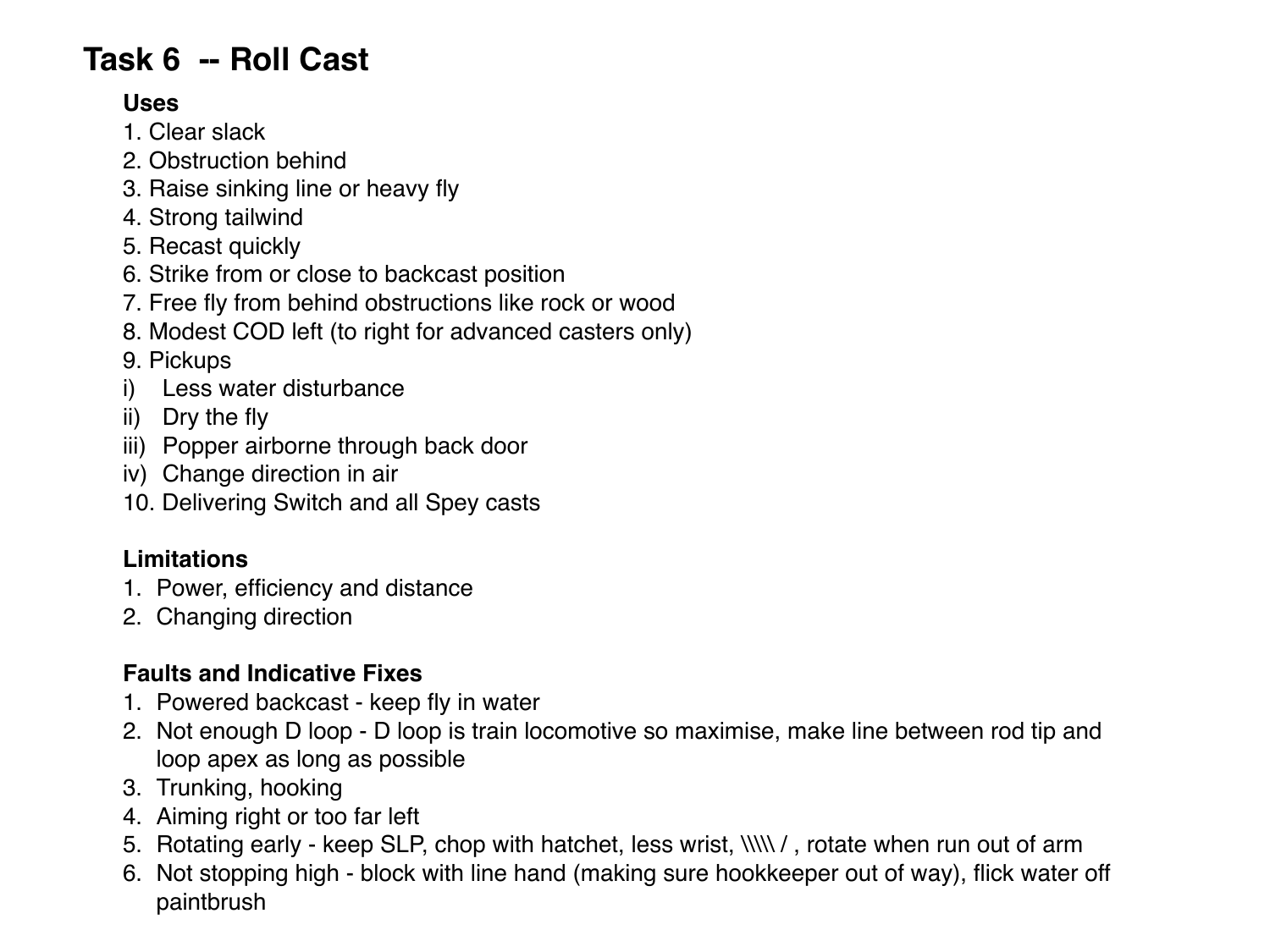

#### **Bank/back cast obstacles**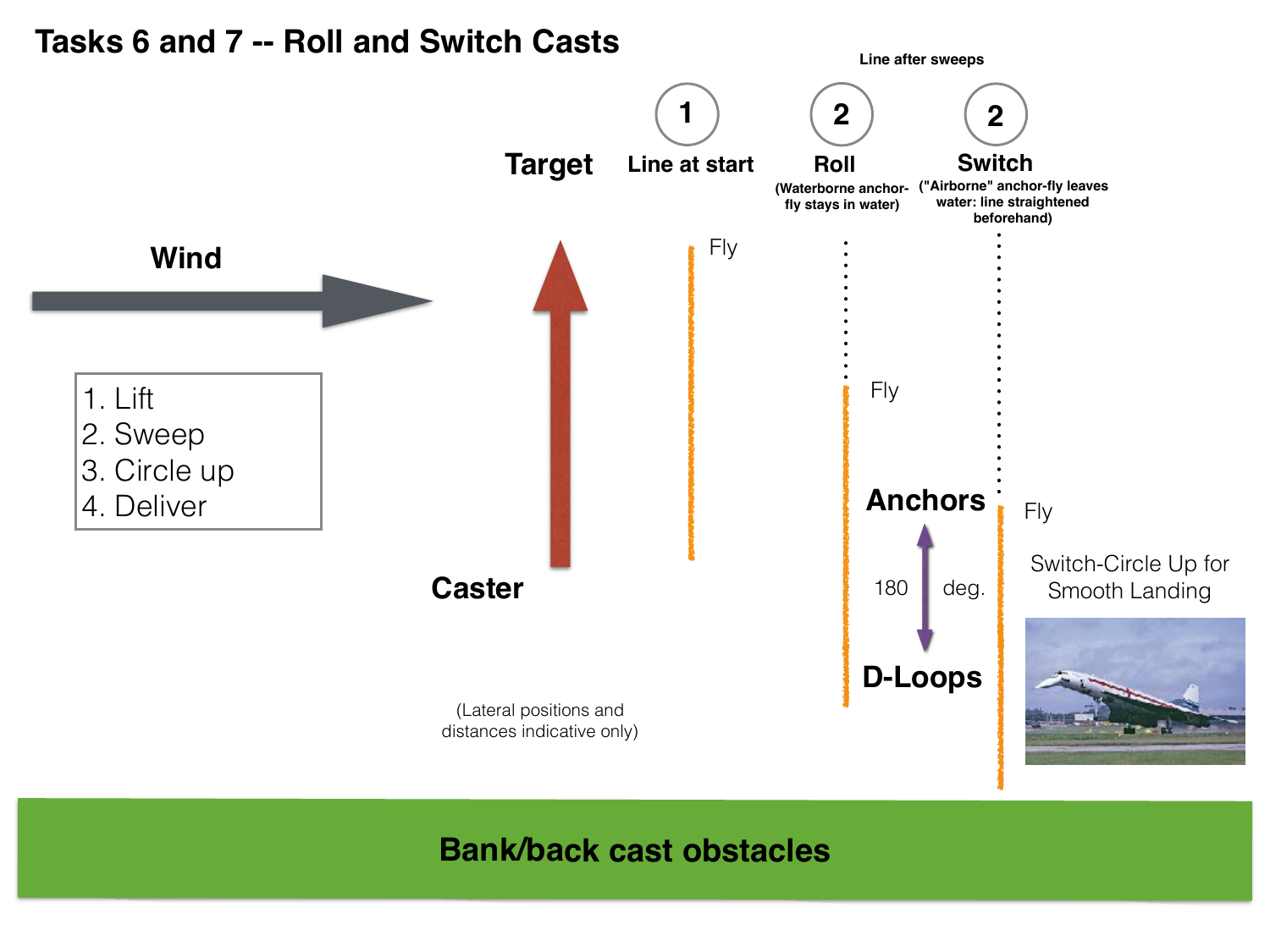#### **Task 8 -- Single Spey 45 Degrees -- Safety, Efficiency, Direction Change**

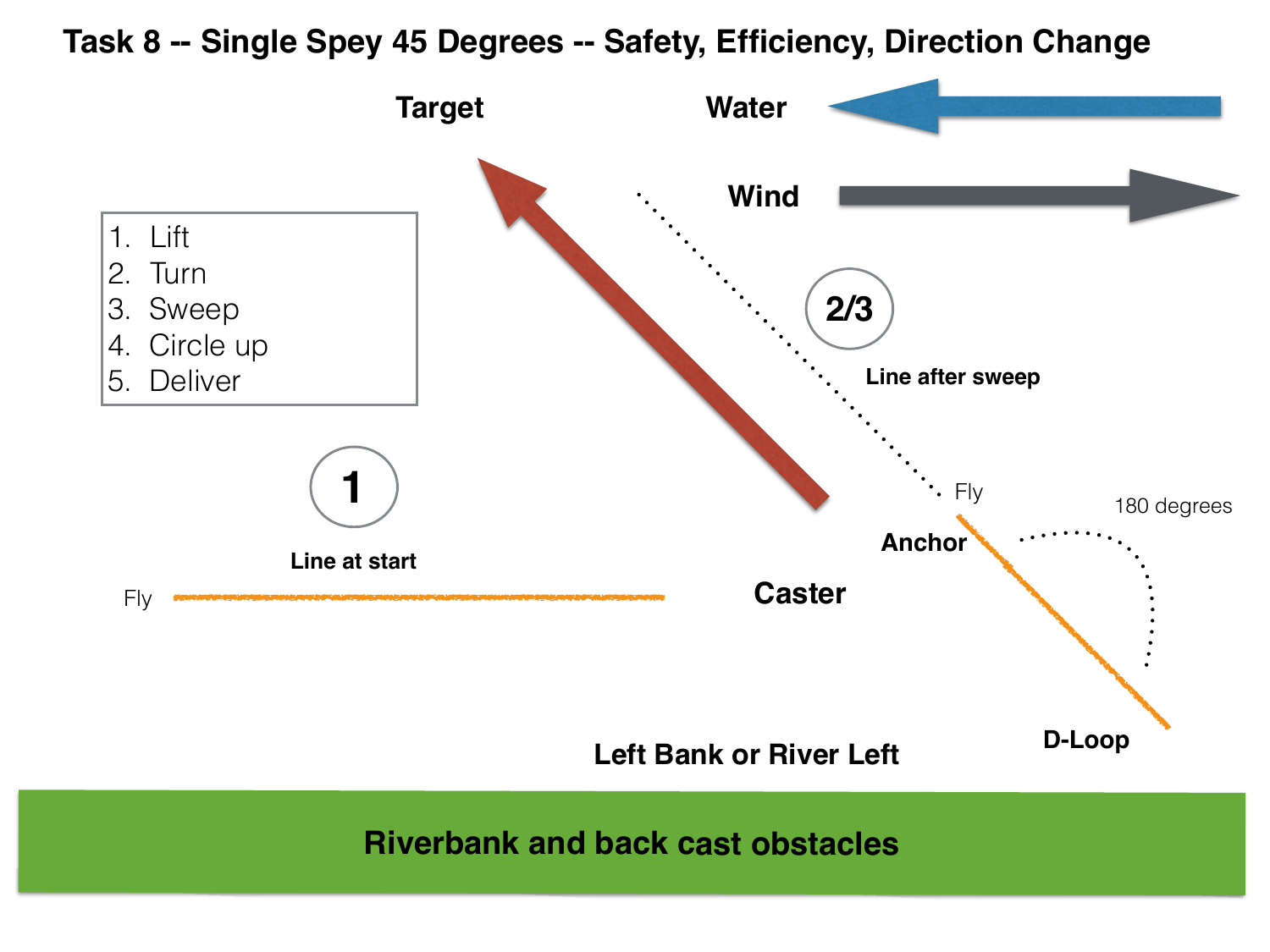### **Task 8 -- Single Spey**

#### **Larger Direction Change**

- 1. Bigger turn
- 2. Crescent lift, contrived Spey
- 3. Spiral Spey
- 4. Alternative Circle C. Starts like off shoulder double spey.

#### **Loop shape**

- $\cdot$  D loop lazy stop and circle up (pet cat's tail, up the banana)
- V loop low lift, flatter path, crisper stop (up stairs back across landing). Underneath obstacle, wind penetration, more line to apex. Hand draws D/V Loop shape.

#### **Faults**

#### **Lift**

- 1. too low anchor stays downstream
- 2. too high can't circle up anchor belly flops

#### **Anchor placement**

- 3. Too far downstream (dangerous) or
- 4. too far upstream (cast fails)
- 5. Dip and crash (bloody L possible)
- 6. Blown anchor in bushes behind

#### **D Loop shape and alignment**

- 7. Under or over rotated
- 8. No circle up or wristing/trunking (rod too far back) too much line on water

#### **Cast**

- 9. too early start (weak) or rotation (wide)/ too late (line crashes and can't get off water)
- 10.no high stop wide loops.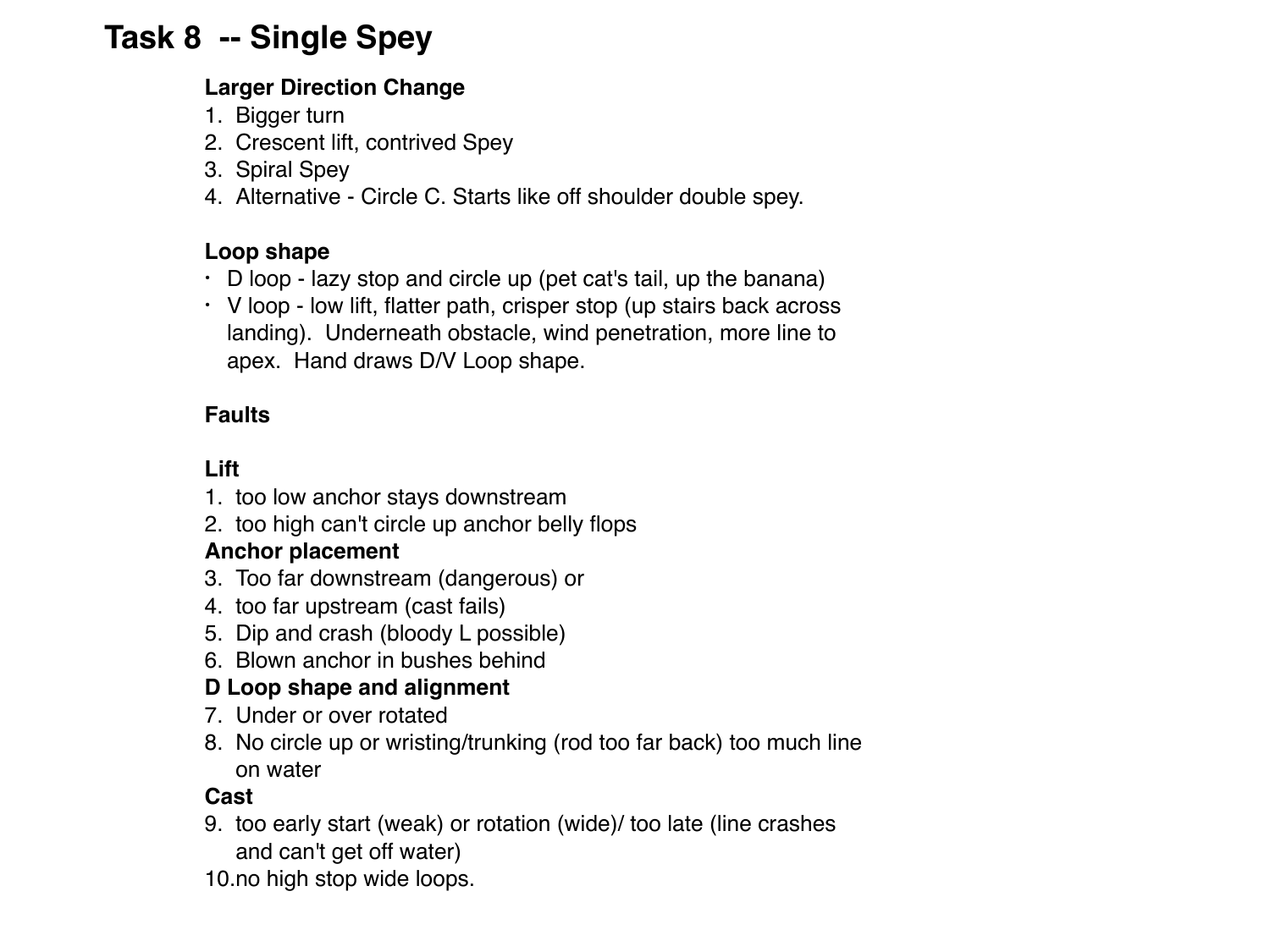### **Task 9 -- Double Spey 90 Degrees -- Safety, Efficiency, Direction Change**

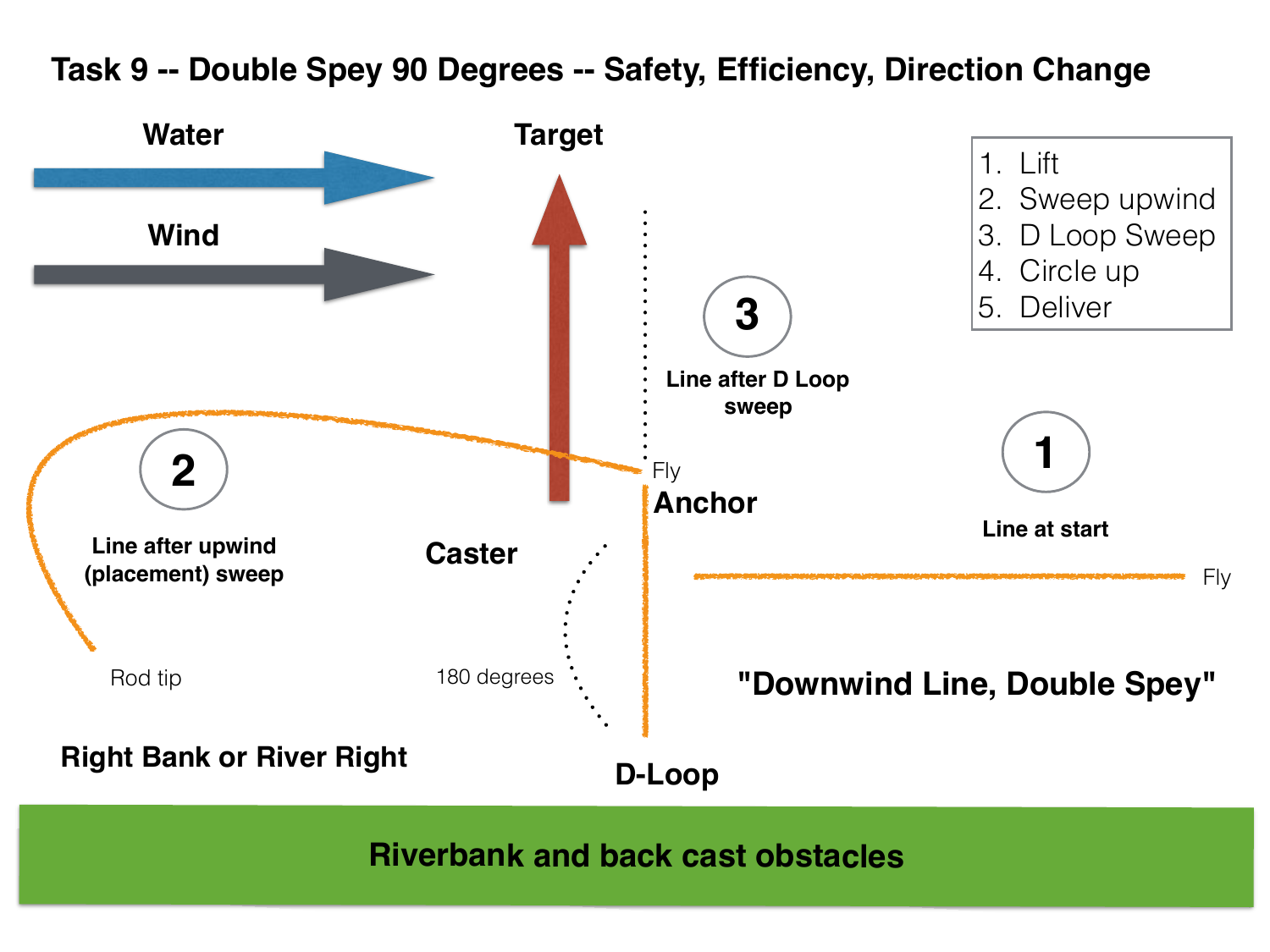### **Task 9 -- Double Spey**

#### **Smaller Direction Change**

- 1. First sweep shorter
- 2. Lift into bank then sweep more out and place anchor closer to bank
- 3. Lift, switch cast setup, poke left a bit, switch cast

#### **Lift, Anchor and D Loop Placement Faults**

- 1. Low lift/anchor too far downstream (Bloody L do over)
- 2. Anchor too far upstream (wait or do over)
- 3. Line too close, D Loop sweep crosses ("oh shucks"; do over or elevate rod in D loop sweep)
- 4. Second sweep underpowered or cuts corner (D loop doesn't form)
- 5. Second sweep dipped (Big crash)
- 6. Rod too high in second sweep (D loop not properly formed)
- 7. Second sweep overpowered (D loop airborne backwards)
- 8. Anchor and D loop not aligned
	- 1. D loop over rotates (hooking)
	- 2. D loop under rotates (inefficient or tangle)
- 9. No circle up (D loop crashes)
- 10.Trunking-rod too far back too much line on water

#### **Delivery Faults**

11.Timing

- 1. too early start or rotation wide weak loops
- 2. too late line crashes and cant't get off water
- 12.Rod stops too low wide loop

#### **Alternative-Snake Roll**

**•** Spin unicycle wheel towards target, up-bank-river-bank-deliver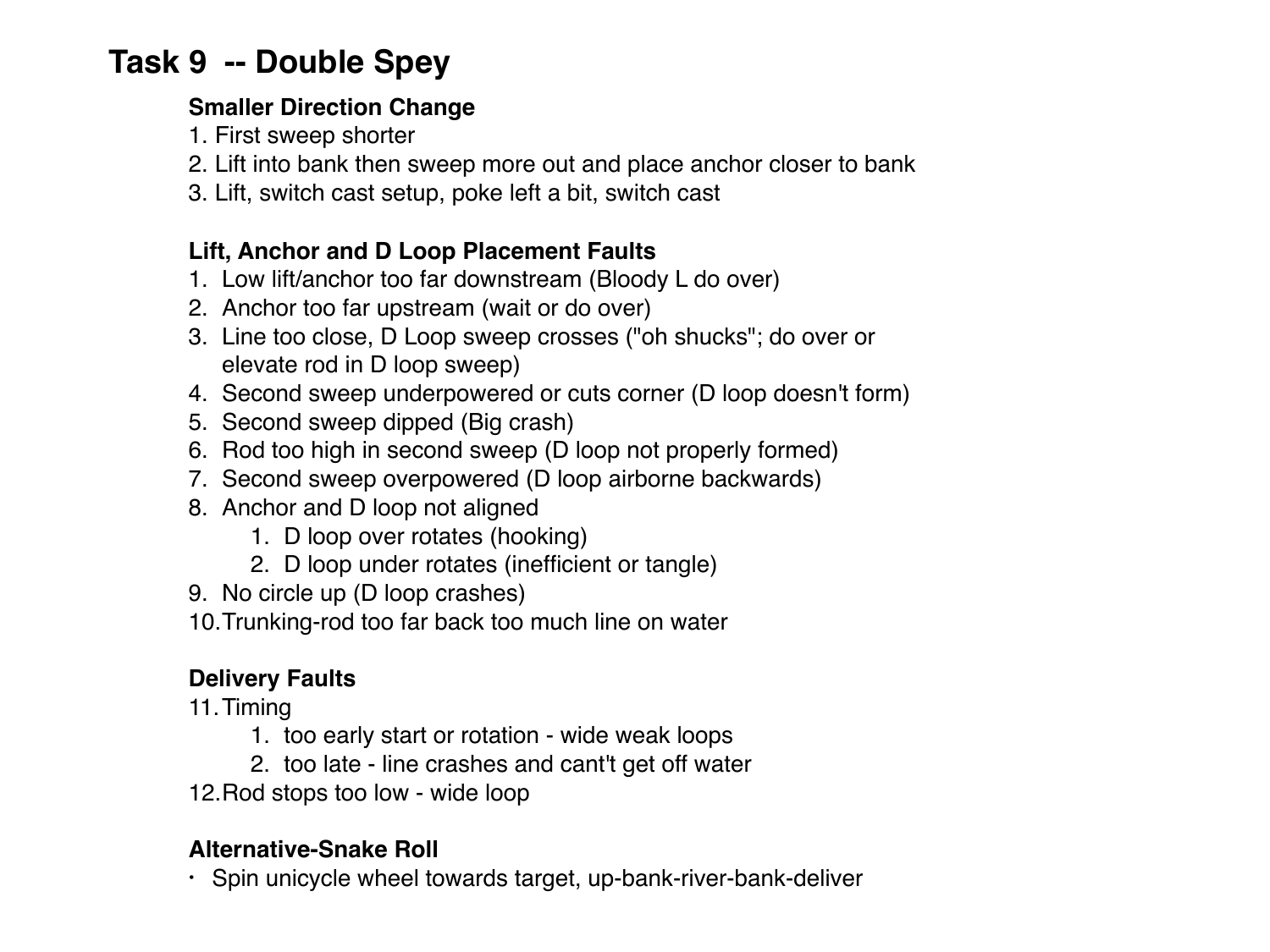### **Task 13 -- Saltwater Skiffs**





### **Basic Casting Platform**



**Lean Bar**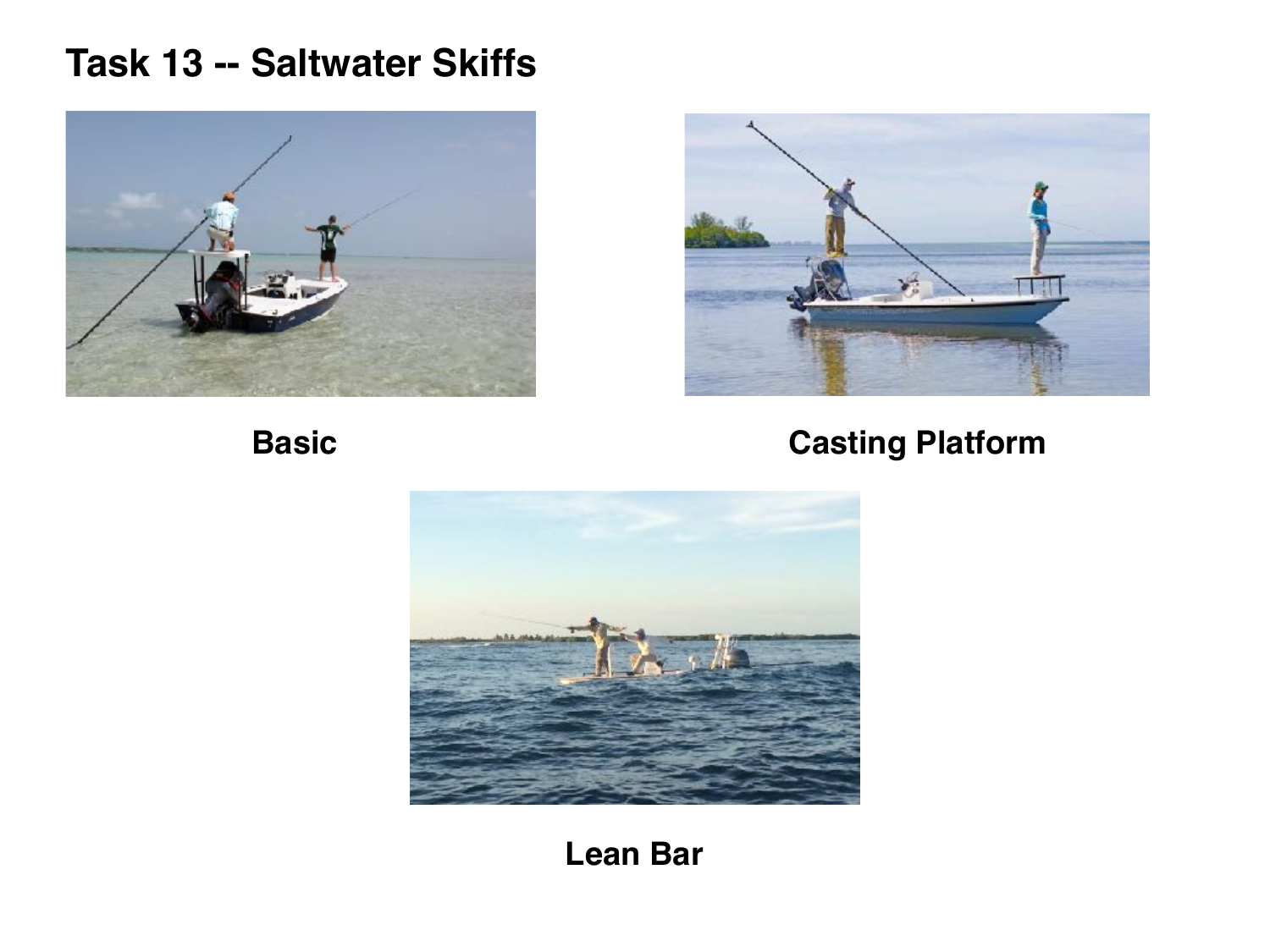### **Task 13 -- Clock and Line Storage**

### **Casting Clock Line on Deck or in Cockpit Stripping Basket**

# **Line in**



Source: Fly-Casting Finesse, John L. Field, MCI, with permission of and thanks to the author.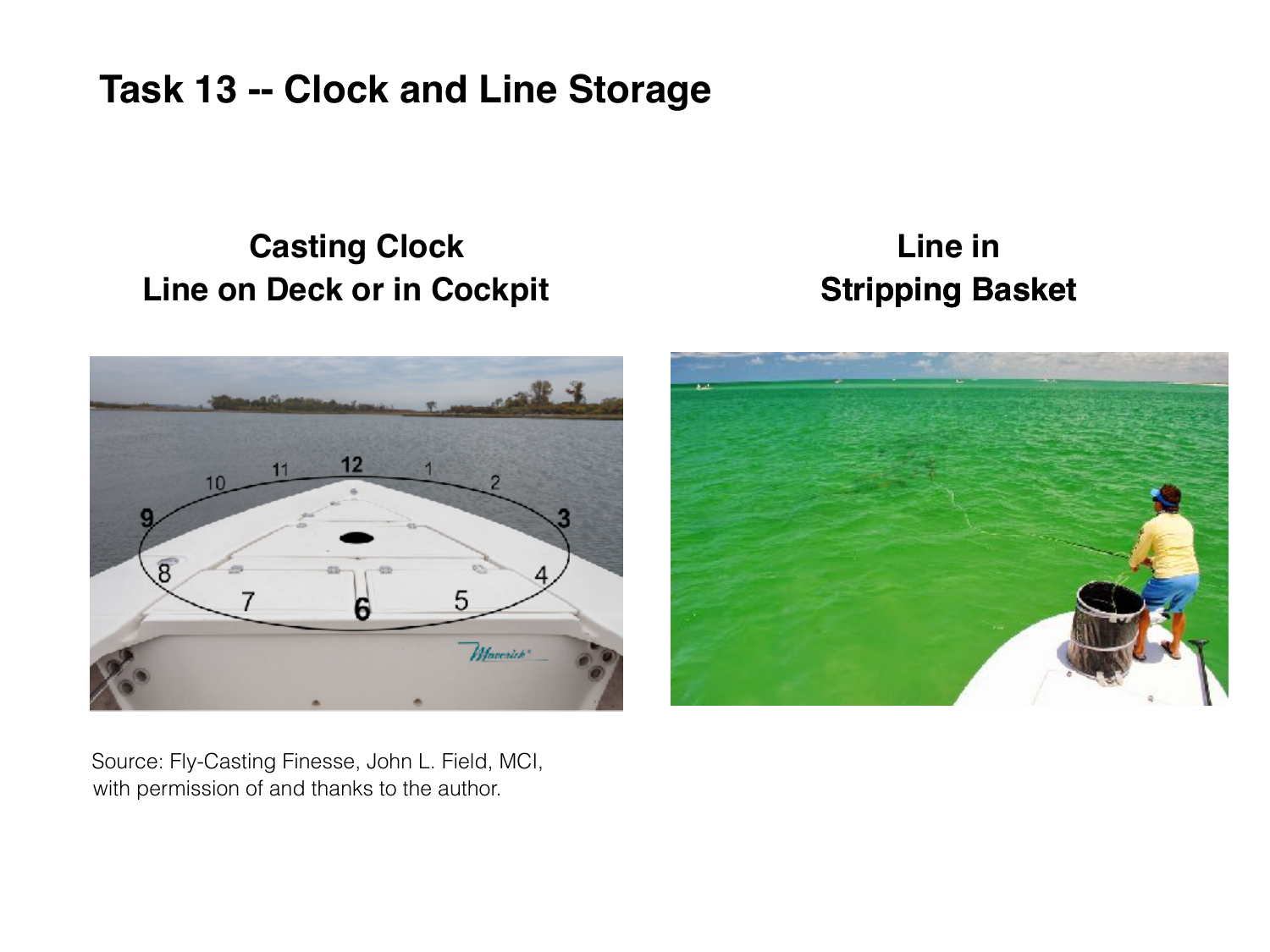### **Task 13 -- Saltwater Quick Cast -- Skiff**

- Reliably, efficiently and stealthily deliver fly to moving fish: distance and direction unpredictable
- Clock system (12 bow, 6 stern) and distance to targets.
- Wind (usually a factor), safety and casting. Line and fly:
	- Downwind
	- Cast outside boat and avoid guide/poler at all costs!
	- Ideal target zone 10 to to say 11:30 for righthanded casters
- Line storage options
	- Casting deck
	- Cockpit boat partner as line ghillie
	- Stripping basket
- Line preparation
	- Stretched, clean and free of suntan lotion, bug spray etc.
	- Line for longest realistic cast given conditions off reel
	- Reverse the line
	- Well clear of anything that can cause tangles or snags
	- Silence in the boat
- Quick cast many ways to do it, here's one
	- Line out for appx 30-35 ft feet to fly
	- Leader can be doubled over pinky of line hand (or middle rod hand finger if windy)
	- Fly held in line hand by hook, point up, downwind, away from body. Know wind direction
	- Guide/poler calls direction and distance to target if (s)he sees fish first
	- Low rod angle. First back cast releases line loop; first forward cast pulls fly out of hand
	- Delivery cast through line hand O-ring and strip tight for control
	- The fish may not be on the "far bank"! Can strip in per accuracy task
	- Line management does not end after strip strike watch onto reel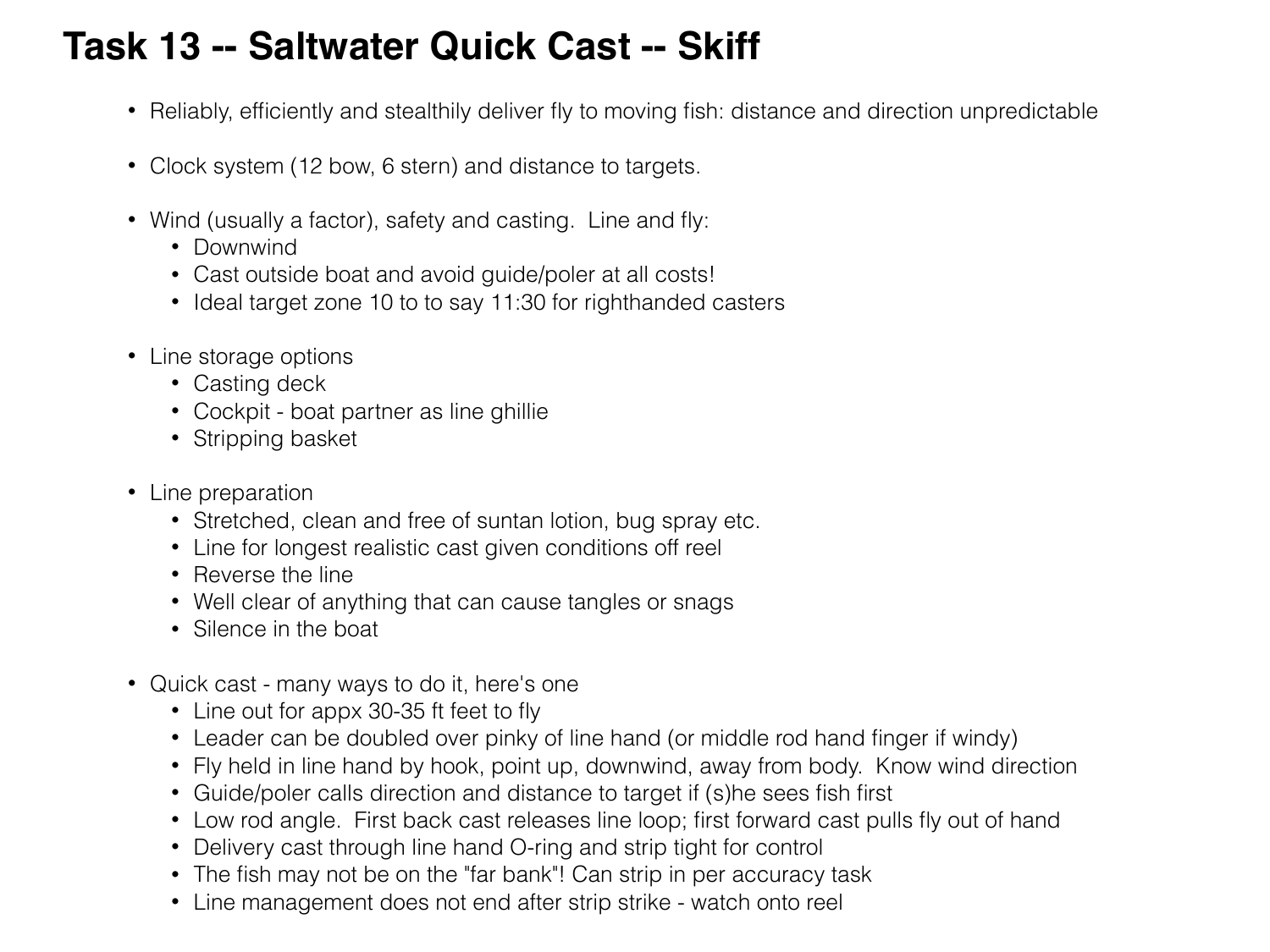### **Task 13 -- Saltwater Quick Cast -- Wading**

#### **• No boat to store line and caster is lower**

- Won't be able to cast as far
- Adjust expectations
- Partially self correcting
	- Can't see fish as far away
	- Can get closer on foot
	- Also both anglers can fish and it's lots of fun!

#### **• Line management options-no perfect solution**

- 1. Trailing loop in water (see photo)
	- Hopscotch with current
	- OK up to appx 50 feet to target
	- Gets harder to shoot when trailing loop longer than say a rod length
	- Tangle and wrap around risk increases with trailing loop length
- 2. Loops in hand
	- Shooting and hauling difficult
- 3. Loops dropped to cast
	- Possible tangling/wrap and some water resistance issues
- 4. Loops in lips (Krieger in river), tucked in belt (Jaworowski)
	- Not practical or asking for trouble
- 5. Stripping basket
	- Possible hauling, stripping, visibility and transport issues
	- Good all round solution when longer casts may be required

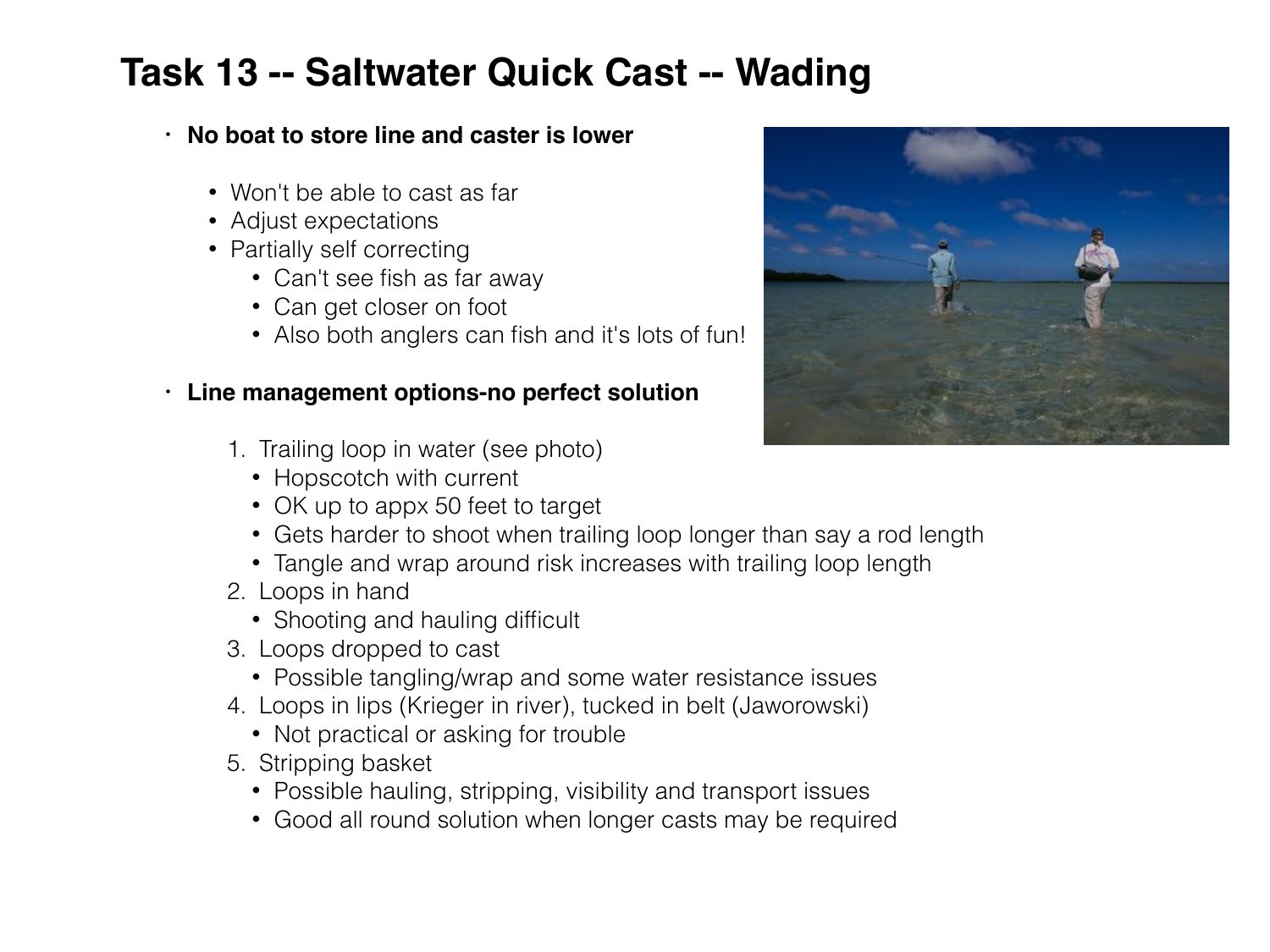### **Task 14 -- Heavy Flies and Sink Tips**





Source: Rio Products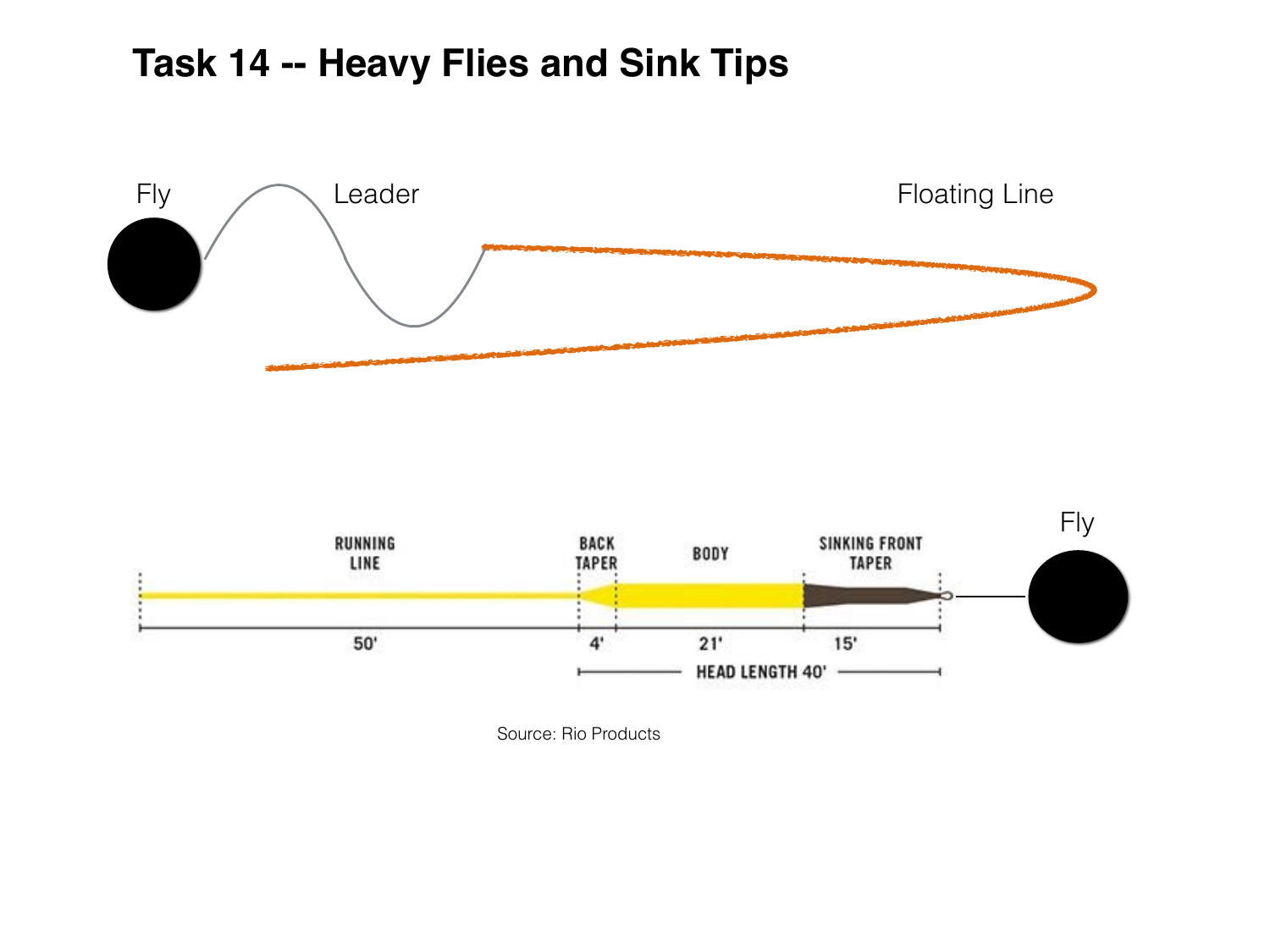### **Task 14 -- Casting Heavy Flies and Sink Tips**

- Differences from small light flies with floating lines
	- 1. Need to get line to surface to cast
		- Strip in short
		- Lift
		- Roll cast slip and shoot
	- 2. Changing direction quickly using narrow. loops doesn't work well. Loss of control, slack, unsafe (chuck and duck)
		- Slow wide loops with drift
		- Gebetsroither
	- 3. False casting difficult and overhang outside rod tip is not advisable. "Nothing good happens when you false cast with a weighted fly" - Lefty.
	- 4. Can shoot long distances, penetrate headwind
		- Launch forward delivery slightly up
- Putting it all together in a cast
	- Strip in to manageable length, roll cast and if necessary slip and shoot to get line to surface with just a bit of running line outside rod tip if possible. Some use water haul.
	- Single Gebetsroither cast, high delivery adding haul if you care to
- Others
	- Joan Wulff single stroke tension cast with heavy weighted nymph
	- Bob Clouser and Lefty inverted loop
	- Mark Sedotti Sayonara Sling (rod high, backcast delivery, butt against forearm)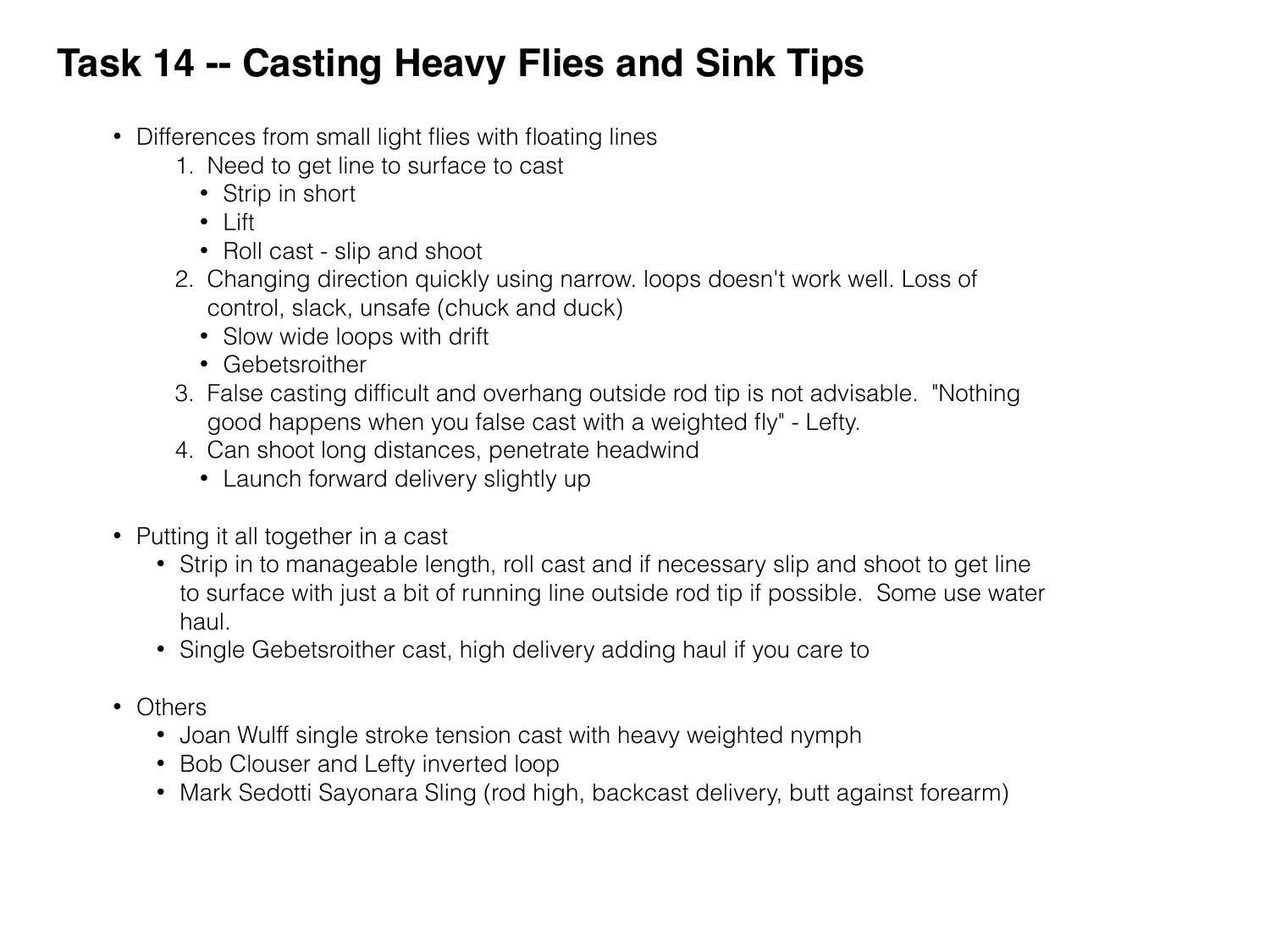### **Task 15 --Changing Direction**

#### **• Star**

- Simple
- Time consuming, inefficient and tiring, spook whole pool, need good footing

#### **• Point and shoot (COD with backcast)**

- Quick and simple; delivery cast doesn't swing
- Breaking 180, line out of water sideways; line swings over lots of water, long casts and large change of direction hard, going from R to L unsafe on-shoulder.

#### **• Wye (COD with forward cast)**

- Line straight out of water: quieter, more efficient pickup and line flashes over less fishing area; can use for R to L.
- Breaking 180, long casts and large change of direction hard, and unsafe to go L to R on-shoulder, delivery cast tends to swing

#### **• Circle C**

- Little room behind required, good complement to double spey and snap
- Extra step and some water disturbance

#### **• Snake Roll**

- Fast, efficient, stealthy, good for distance and large change of direction, graceful
- Not always easy for learners

#### **• Barnegat Bay**

- Fast 180 degree direction change
- Harder to see target, mend or make smaller changes of direction
- **Galway** to address above issues or **Snap** in close

#### **• Tension**

- BB advantages, deliver on forward cast helping accuracy and mending
- Quick footwork and good footing required, smaller direction changes still hard, need to go offshoulder = Galway in strong side wind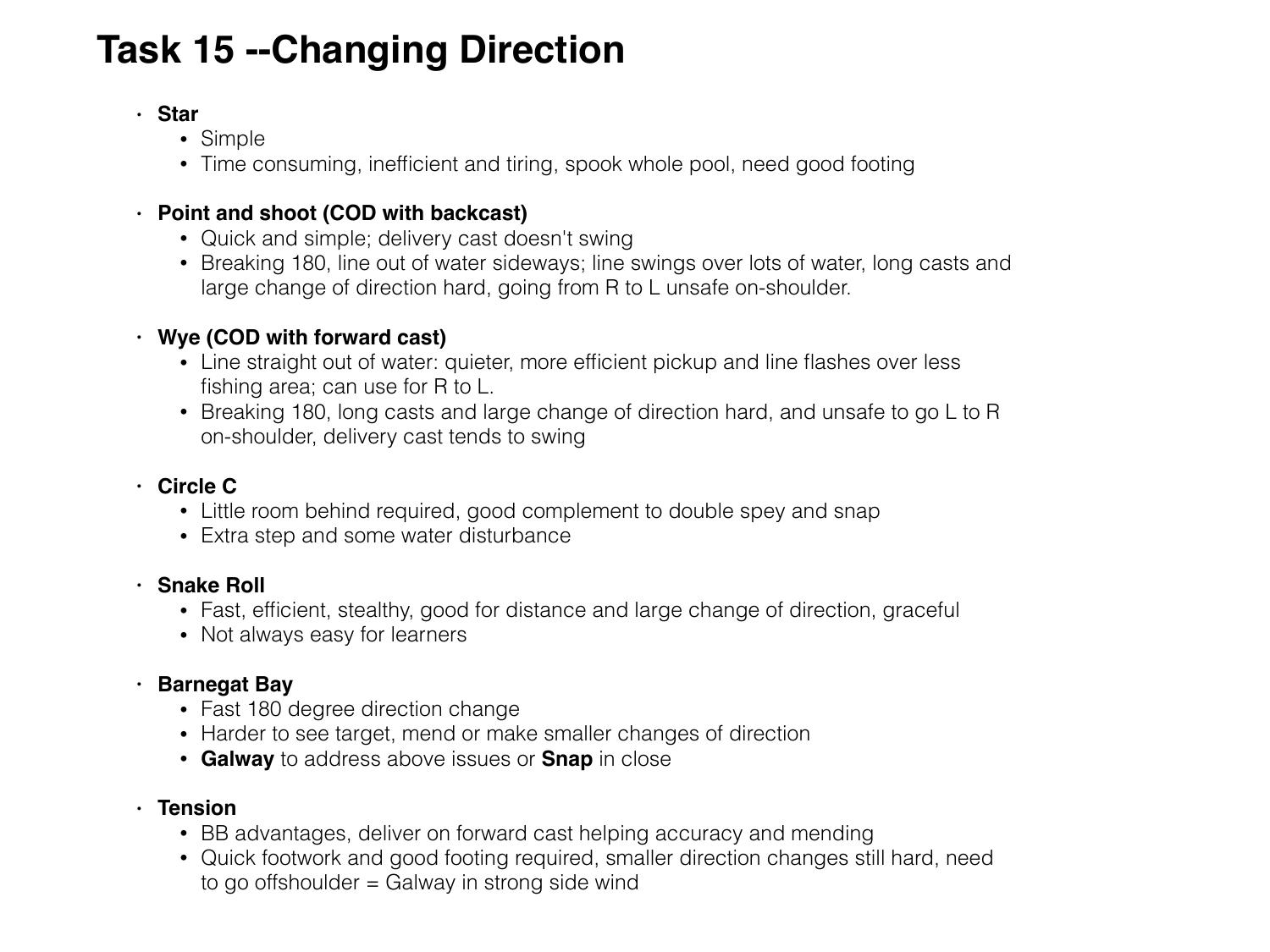### **Task 16 -- Wind Into Caster**

**(Blows line and fly back)**



#### **All Casters**

- 1. Higher line speed
- 2. Tight loops
- 3. Trajectory down forward, up
	- back

### **Experienced, add**

- 1. Favour back cast to drift and shoot
- 2. Favour forward cast to haul
- 3. Sidearm an alternative

**Caster**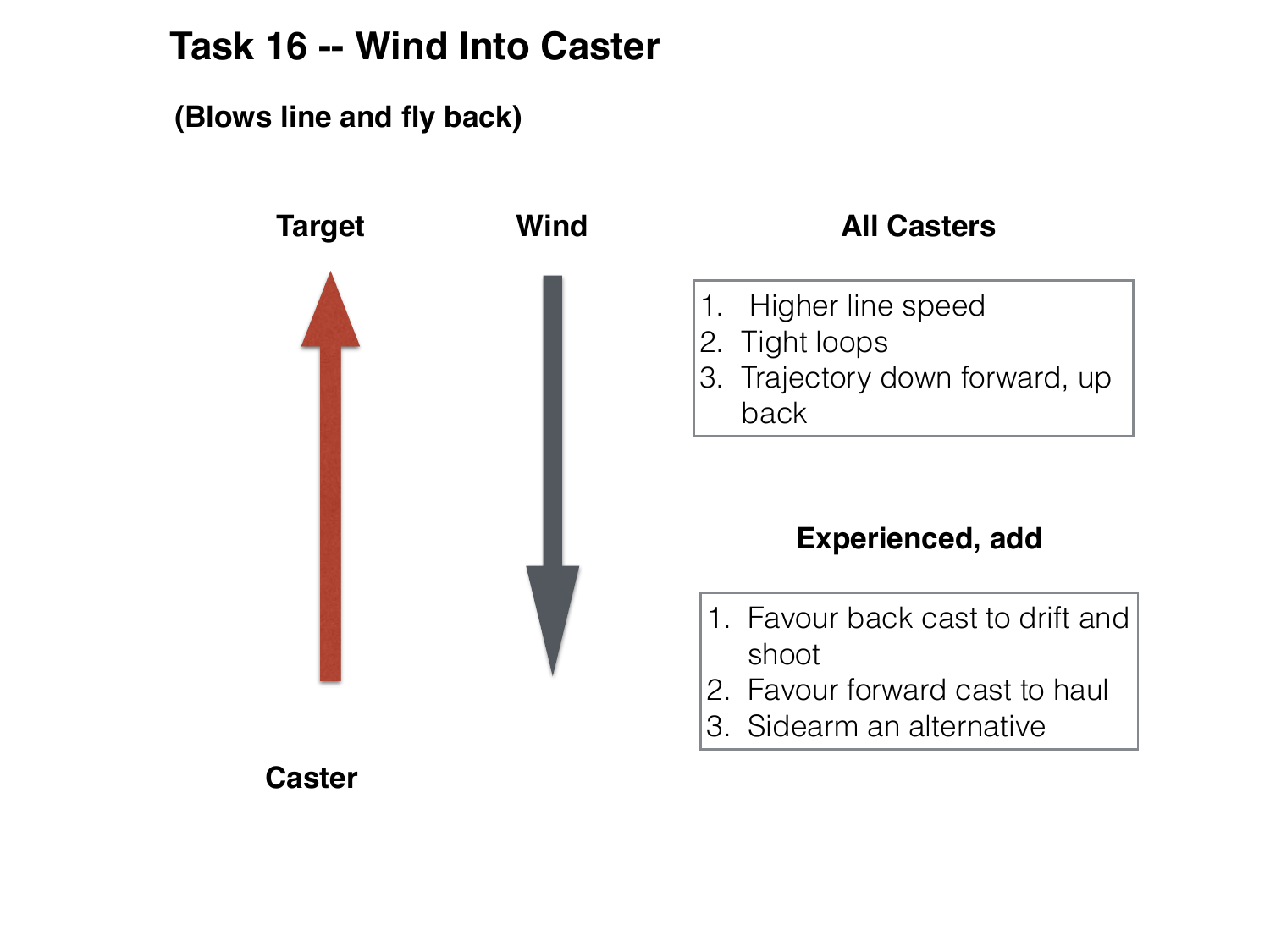### **Task 16 -- Wind Into Casting Shoulder**

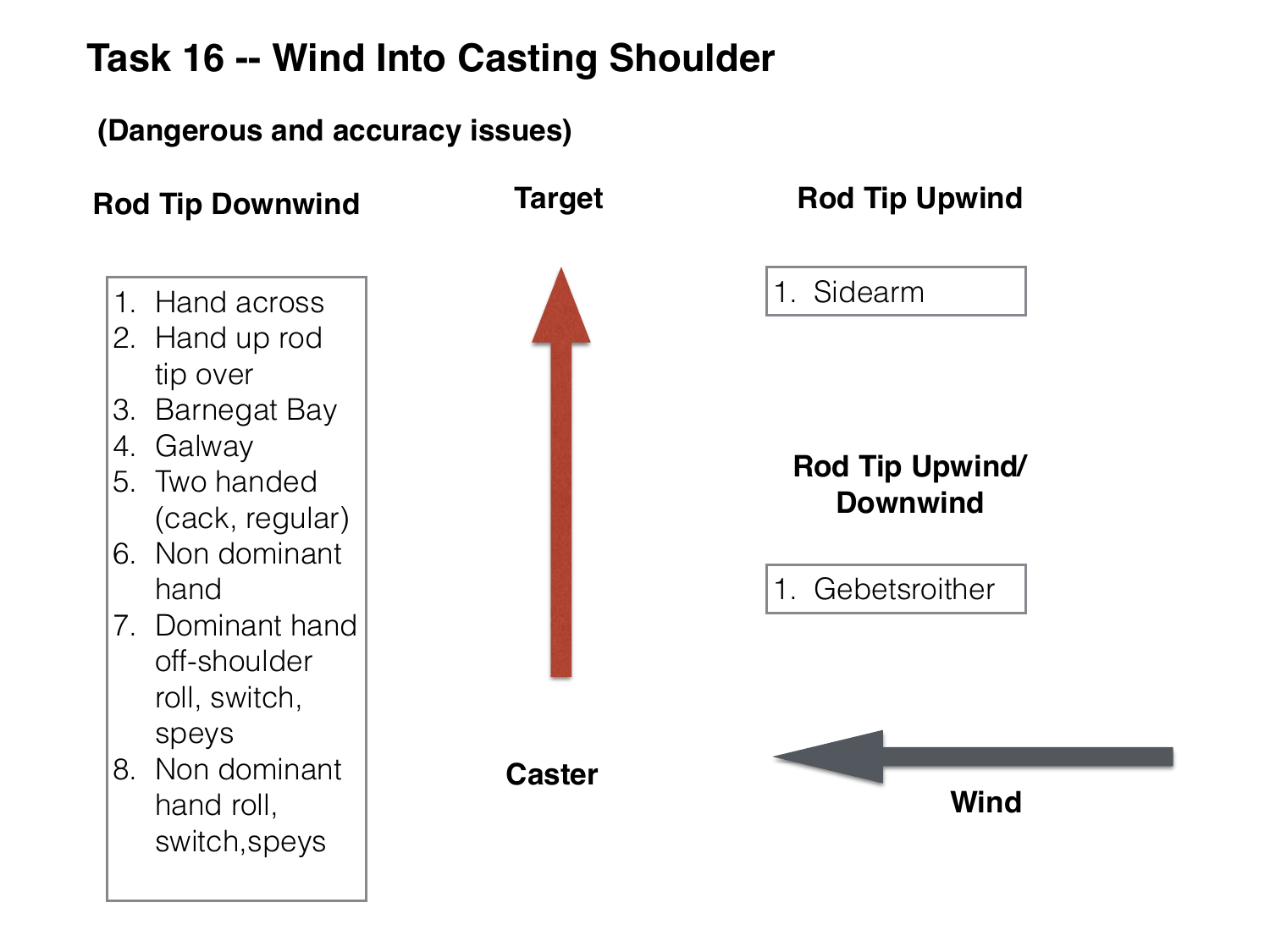### **Task 16 -- Wind Behind**

### **(Hinders back cast, can help forward cast)**

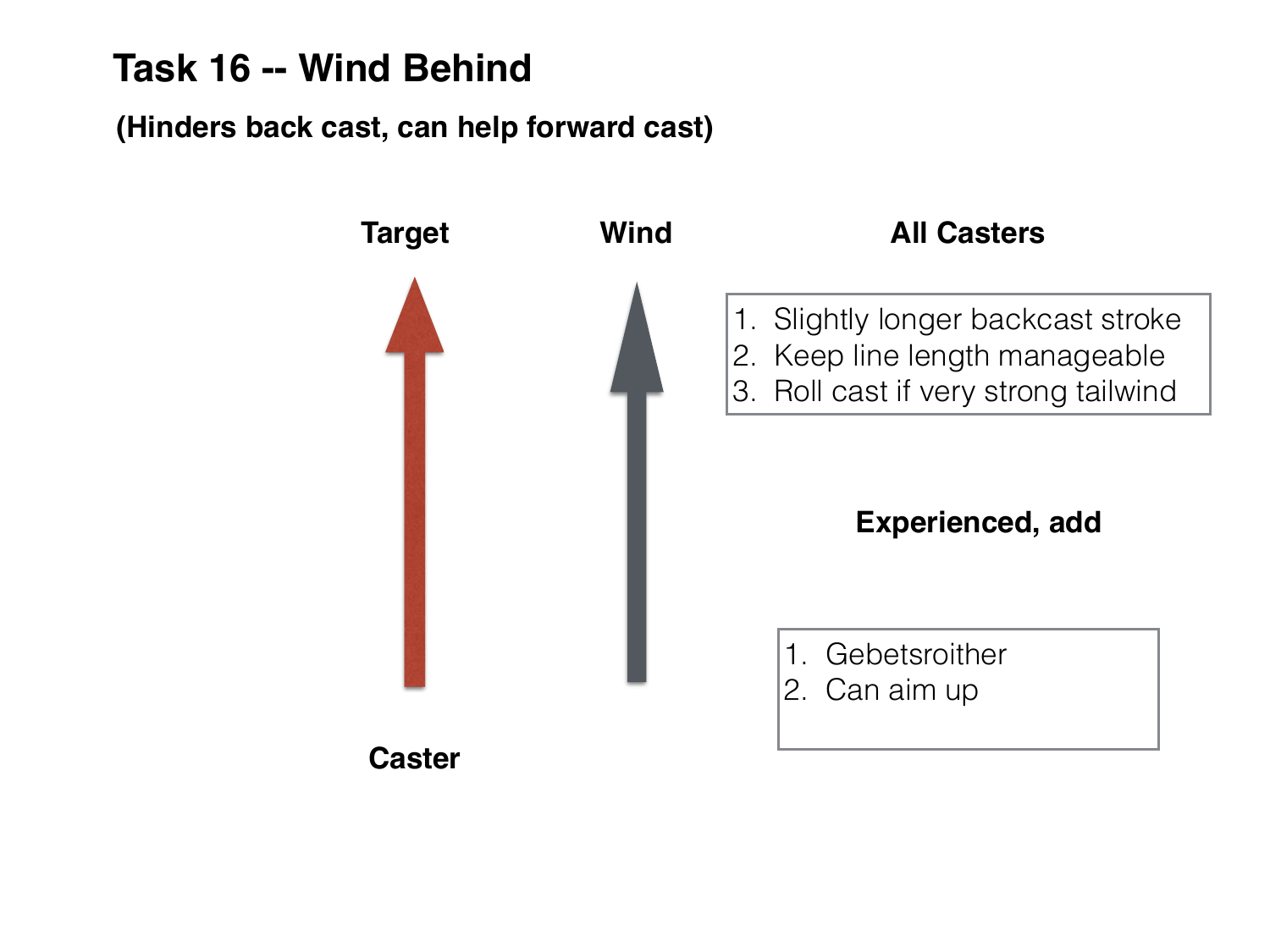### **Task 16 -- Wind Into Non-Casting Shoulder**

**(Line management and accuracy issues)**



**Caster**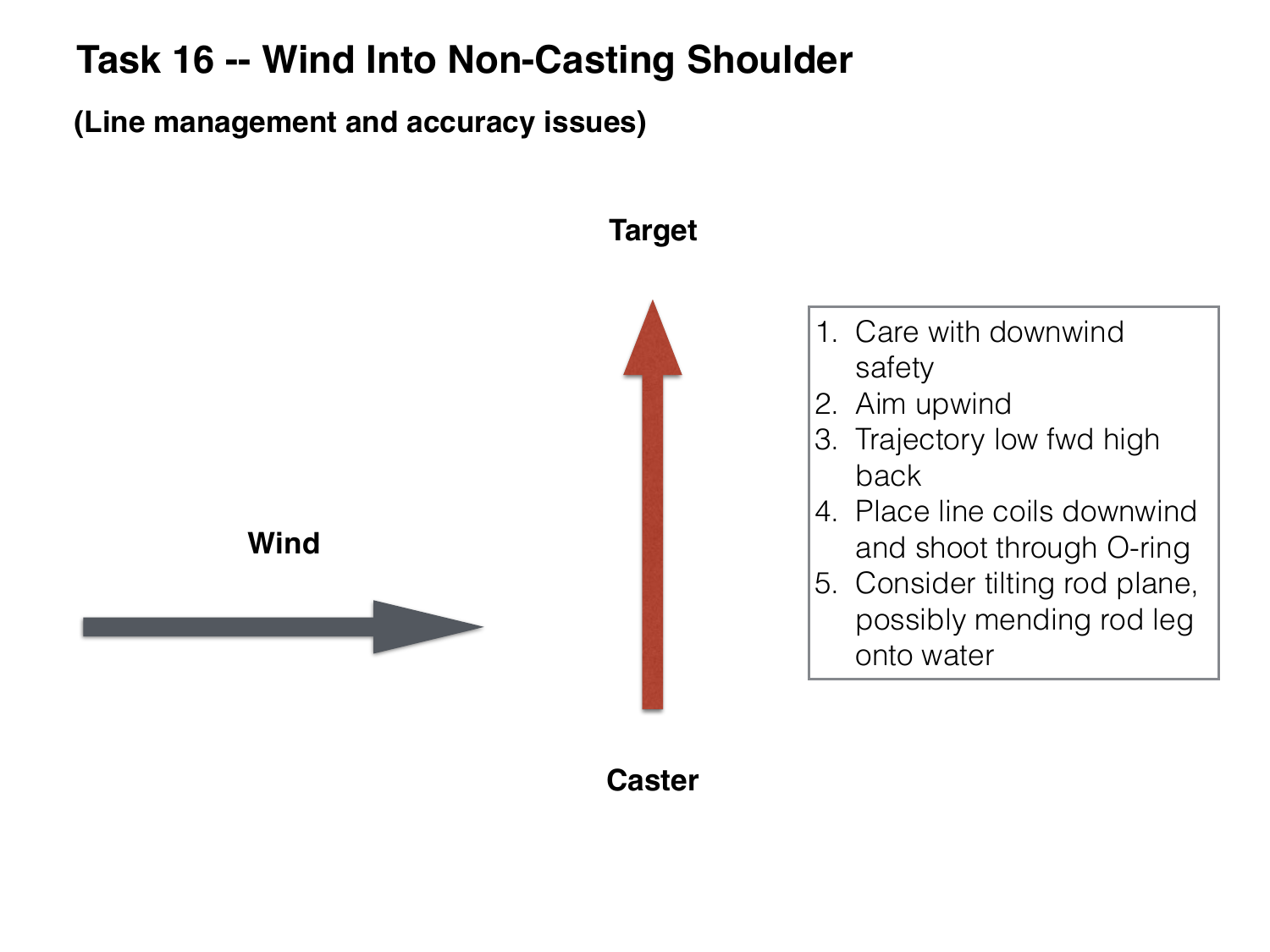### **Task 17 - Advantages of Parallel Loop Legs**

- Parallel loops result from straight fly leg, which has following advantages
	- Drag minimised
	- Energy directed at target
	- Accuracy enhanced
- Six steps: straight fly leg requires straight rod tip path
- When rod tip moves right or left (tracking errors), up or down from a straight line path:

#### **• Right**

- Convex away from RH caster in plane horizontal to rod
- Swinging inefficient loops out to the right
- Dangerous if only on front or backcast
- Causes include breaking 180 rule, wrist, arm and body twisting
- Fixes- consider casting side foot forward stance, thumb/reel as rudder/tiller: keep both pointed at target (or just reel depending on grip), watch rod tip, fly swatter, cast near wall, practice with finger, pencil, rod butt against vertical flat surface
- Many useful applications (curves both ways, inverted loops, speys)

#### • **Left**

- Concave away from RH caster in plane horizontal to rod
- Dangerous-loops swinging into caster, tangle and rod collision risk
- Causes include breaking 180 rule, wrist and arm twisting. Similar fixes to above plus horizontal bar or balcony
- Perhaps fewer practical uses than convex path other way underpowered and overpowered (for me difficult) curves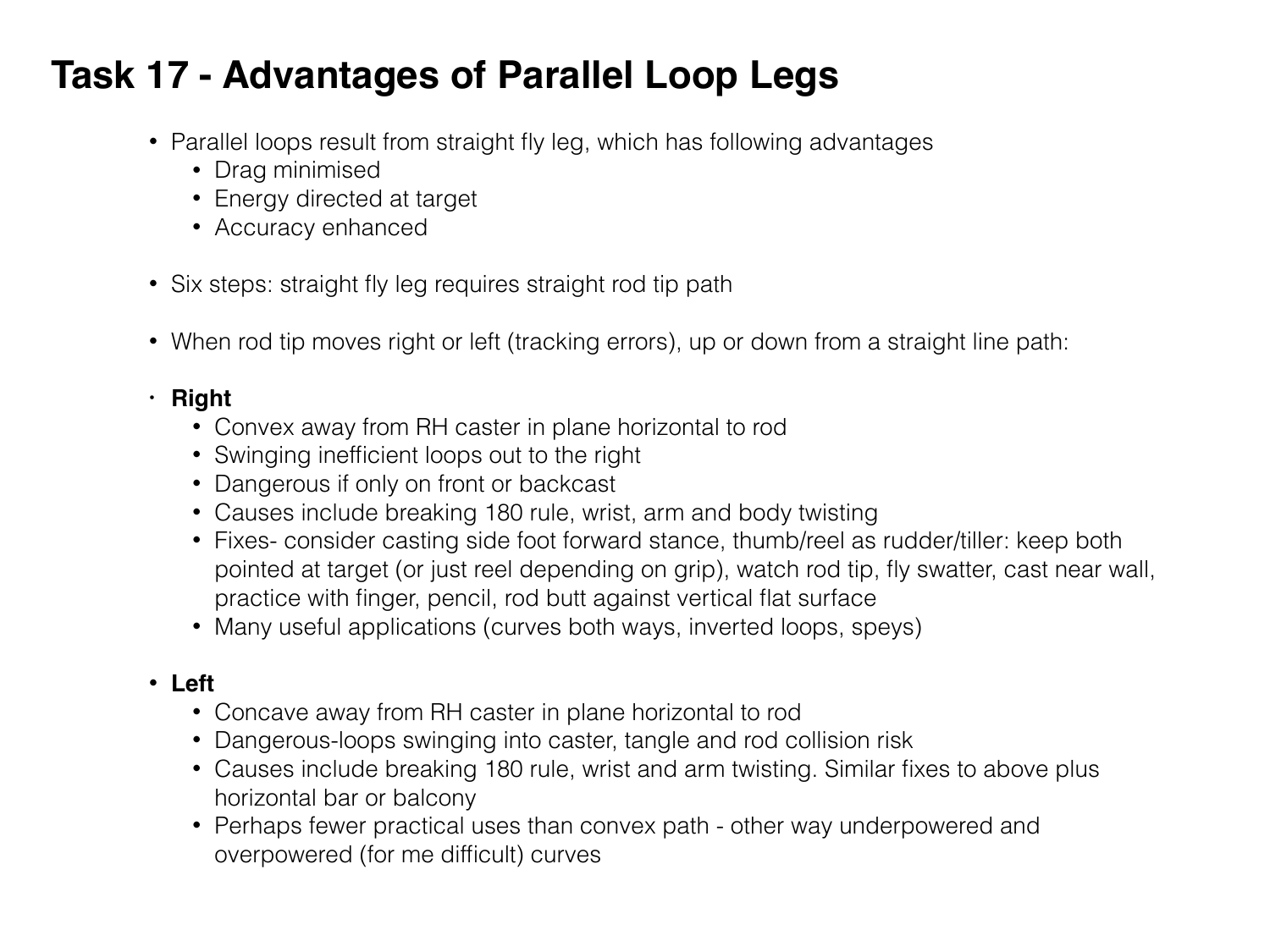## **Tasks 17/18 - Advantages of Parallel Loop Legs. Tailing Loops**

#### **• Up**

- Convex away from caster in vertical (rod) plane
- Wide, unaerodynamic, inaccurate, inefficient loops
- Causes
	- breaking 180 and convex hand
	- **• power arc mismatches-underpowering and wristing**
- Fixes: analogies (igloo painting vs flat roof, rainbow, windshield wiper), visual (watch rod tip) props (thumb vertical, invert reel, rod butt in sleeve, wrist band), kinaesthetic (panto rod movement to stops, cast with student)
- Practical uses include heavy/dense/complicated kit, wind behind, underpowered casts

#### **• Down**

- Concave away from caster in vertical (rod) plane leads to crosses and tails
- If abrupt movement wave moves down fly leg and crosses rod leg tailing loop
	- Inefficient
	- Tangles / "Wind" knots weakening leader
	- Failed casts
	- Rod damage
- Causes/Contributing factors
	- Breaking 180 degrees (crossing loop)
	- Concave hand path (crossing loop)
	- Physical interference
	- Slack
	- **• Short casting arc**
	- **• Creep (bounce, drift) then power surge**
	- **• Inappropriate right hand power application (Jackrabbit start, Tow then power surge, Power surge)**
	- **• Inappropriate left hand power application early haul**